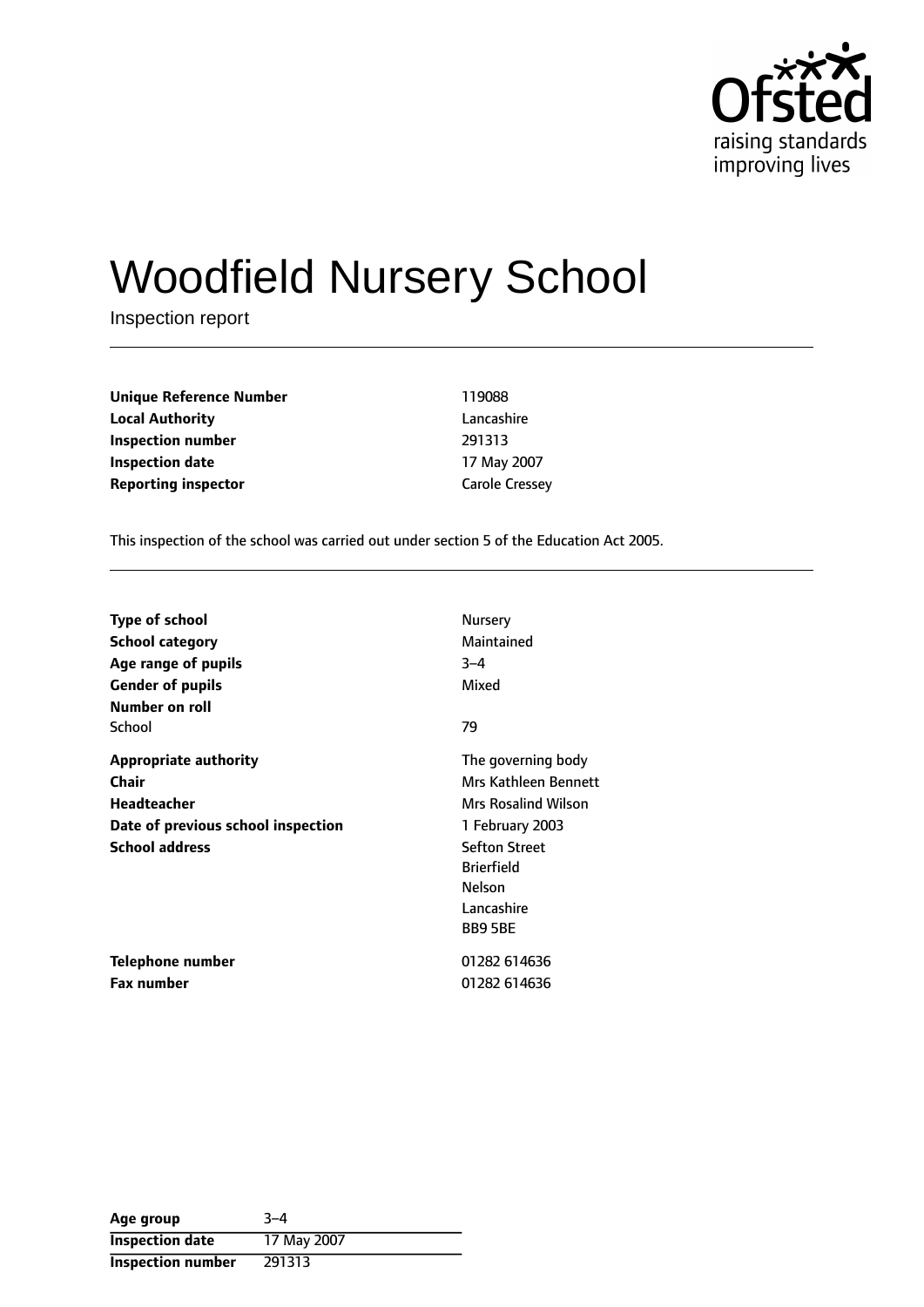.

© Crown copyright 2007

#### Website: www.ofsted.gov.uk

This document may be reproduced in whole or in part for non-commercial educational purposes, provided that the information quoted is reproduced without adaptation and the source and date of publication are stated.

Further copies of this report are obtainable from the school. Under the Education Act 2005, the school must provide a copy of this report free of charge to certain categories of people. A charge not exceeding the full cost of reproduction may be made for any other copies supplied.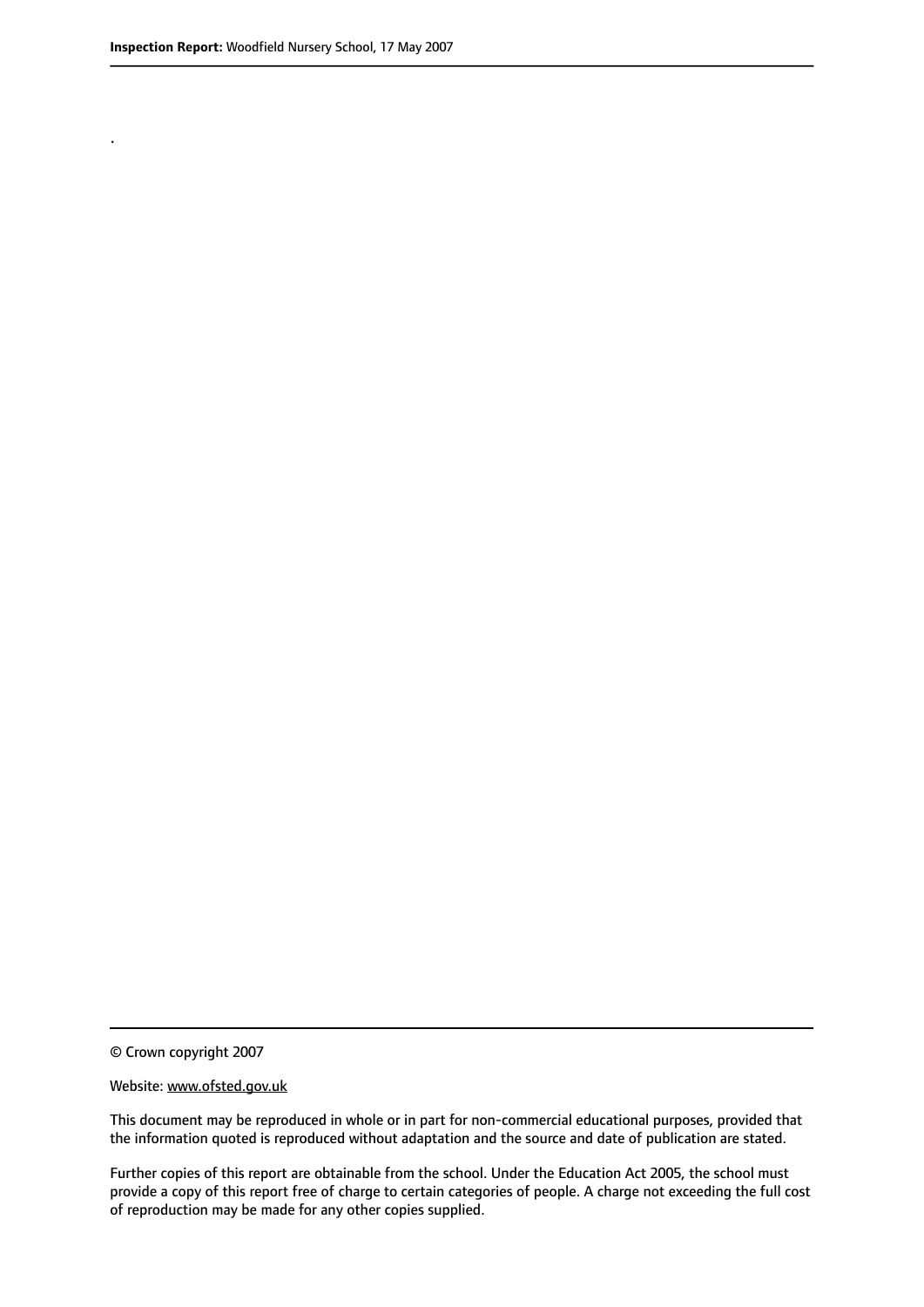## **Introduction**

The inspection was carried out by one Additional Inspector.

### **Description of the school**

The local area has a relatively high level of social deprivation. Attainment on entry to the school is well below average. Most children come from minority ethnic backgrounds, mainly from Asian heritage families. A small number are from White British backgrounds. The proportion of children with learning difficulties and/or disabilities is above average. The majority of children have English as an additional language. At the time of the inspection, the headteacher had been in post for two terms.

#### **Key for inspection grades**

| Grade 1 | Outstanding  |
|---------|--------------|
| Grade 2 | Good         |
| Grade 3 | Satisfactory |
| Grade 4 | Inadequate   |
|         |              |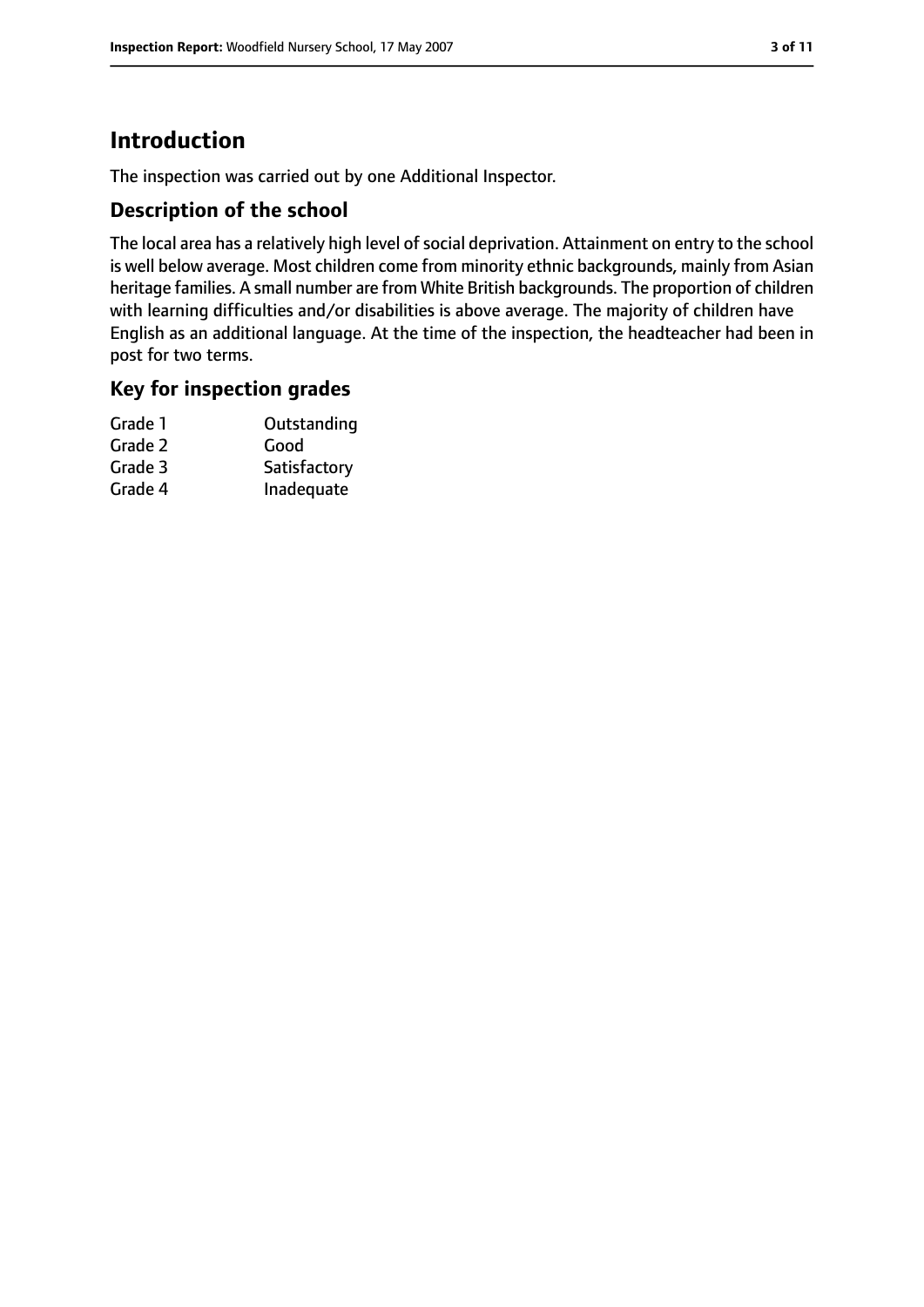## **Overall effectiveness of the school**

#### **Grade: 3**

Woodfield Nursery is a satisfactory and improving school that provides satisfactory value for money. It has an accurate insight into its strengths and weaknesses and believes itself to be satisfactory. The inspection matches the school's judgement of itself, but also notes that it has some good features. Aspects of leadership and management are good. The very clear vision and expert knowledge of the headteacher fuels her determination to provide the best quality of provision for the children and their families. Governors are supportive of the school, but are unclear about their role in implementing change to improve the nursery.

The majority of parents are happy with the school and are pleased with the wide range of experiences their children have. One parent wrote, 'I love the way the nursery allows the children to explore what they are interested in. Not restricting them, they allow them to try to do things their way. They have surpassed my expectations'. However, a few parents are unsure about how some recent changes in the school will improve their children's progress.

Children enter the nursery with low standards in all aspects of their development. They make satisfactory progress, but only a few meet the standards expected for their age by the time they leave. The headteacher has quickly identified that children could do better and has set about changing the learning ethos to accelerate learning and achievement and raise standards. Staff provide good levels of care and understand how difficult the transition from home to school can be for many of the children. Parents are encouraged to stay until their children are happy and settled and bilingual staff are on hand to provide reassurance in children's home language. As a result, personal development and well-being are good and children become confident and independent learners. Children arrive happily at school and eagerly skip off to select an interesting activity and become absorbed in learning through play. They confidently prepare their own very healthy snacks. Playing outside is a firm favourite. Even on a wet and windy day children cannot wait to don their wellington boots and waterproofs so they can benefit from the fresh air and exercise in the stimulating outside classroom.

The teaching and curriculum are satisfactory. Staff provide a wide range of interesting tasks, which engage all children, including those with learning difficulties and/or disabilities, in experimenting and learning through play. The headteacher has begun to redeploy bilingual and dedicated support staff to improve the help for children with English as an additional language. Although staff support and encourage children well, they are not always clear about precisely what children are expected to learn from their activities, consequently children do not always learn as well as they could. The school's picture of children's progress lacks detail and is not good enough to plan the next steps in learning. The school has made satisfactory progress since the last inspection and the high levels of care and personal development have been maintained. The recent improvements to teaching, learning and the curriculum illustrate that the school has a good capacity to improve.

#### **What the school should do to improve further**

- Ensure that planning informs staff of precisely what children are expected to learn and ensures that learning activities are well matched to the different needs of the children.
- Develop assessment systems which inform staff of children's attainment and progress and help them identify the next stages in learning.
- Develop the role of Governors so they are clear about how they can support and challenge the school.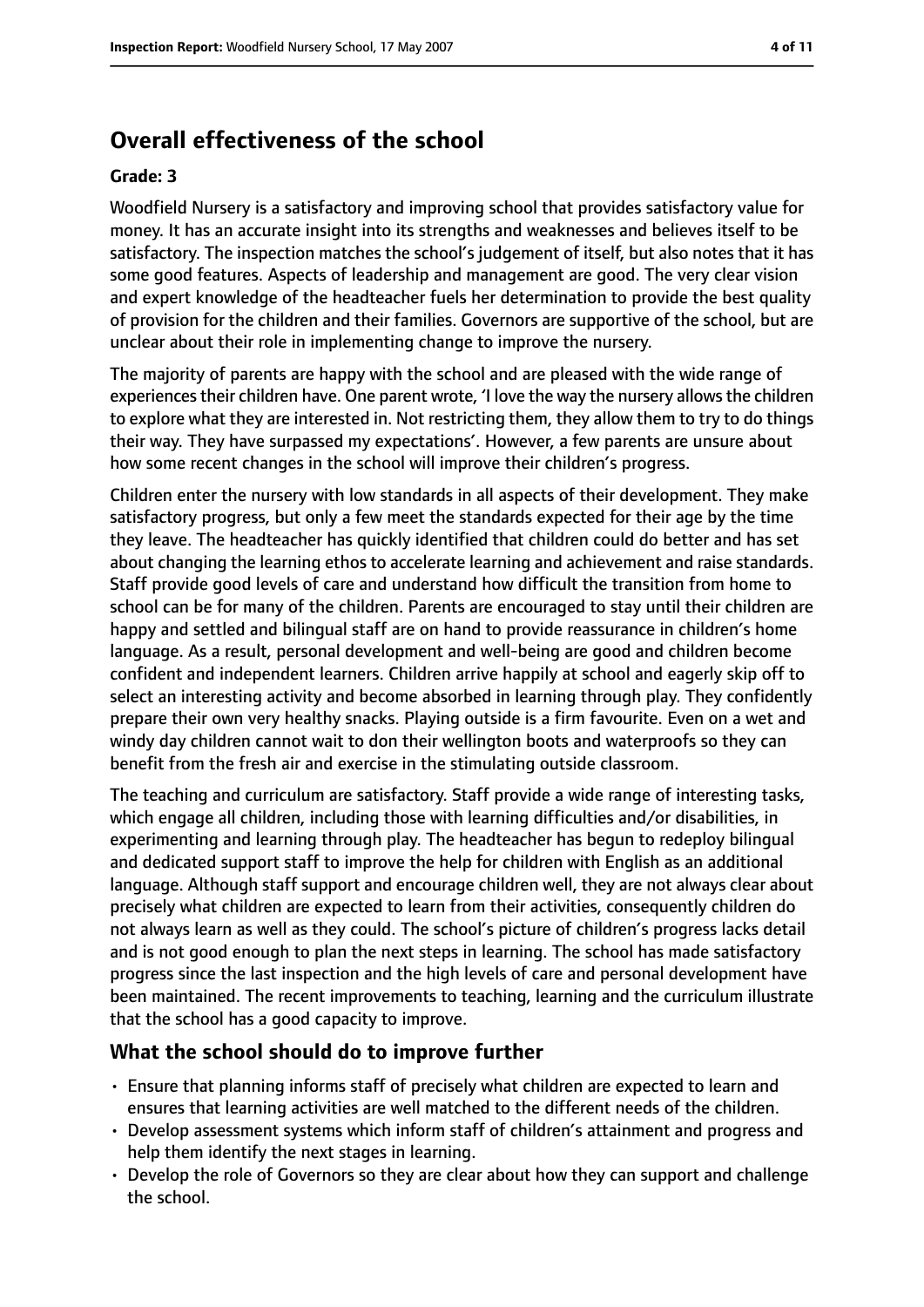• Strengthen parents' knowledge and understanding about the value of changes being implemented in the school.

A small proportion of the schools whose overall effectiveness is judged satisfactory but which have areas of underperformance will receive a monitoring visit by an Ofsted inspector before their next section 5 inspection.

## **Achievement and standards**

#### **Grade: 3**

The majority of children start nursery with limited skills, especially in literacy, numeracy and personal and social development; overall their development is below what is typically found for children of their age. Once settled in nursery the wide range of learning activities enable all children to become eager learners and they make satisfactory progress. However, by the time they leave, standards remain below expectations. Most children could do better if the learning activities were better matched to their needs. The emphasis on personal development is rightly seen as a priority and as a result children make good progress in becoming confident, sociable individuals.

Children make satisfactory progressin communication, language and literacy and mathematical development. They enjoy mark making and are learning to recognise and write their names. Children enjoy counting the number of children present every day, singing number rhymes and learning about size and order through their play. Children with English as an additional language receive appropriate support from bilingual staff and they too make satisfactory progress. Children with learning difficulties and/or disabilities make satisfactory progress towards their targets because of the individual support they receive. Boys and girls make similar progress because staff are increasingly aware of their different learning needs.

## **Personal development and well-being**

#### **Grade: 2**

Children's personal development and well-being are good as is their spiritual, moral, social and cultural development. Children and their parents are welcome at the start of each session and as a result children enjoy coming to school and behave very well. The school is gaining success in improving punctuality at the start of sessions and in reducing incidents of children being taken out of school early or staying at home unnecessarily.

As soon as children enter the nursery, their enthusiasm is evident. Children who were once reluctant to leave their parents happily dash off, for example, to see if the beans they recently planted have started to grow. Activities are thoughtfully planned and organised so that children learn to wait their turn, to cooperate and to select and clear away their own resources. They work very well together and on their own, maintaining high levels of concentration in their various learning activities. Some children, however, can become restless when groups are too large. Children work safely and use knives, scissors, paintbrushes and pencils with increasing skill and confidence. Children get off to a good start in understanding how to stay healthy. Snack time is a daily feast of different fruits, vegetables, flavours and textures all prepared by the children themselves. The indoor and outdoor environments support and extend children's spontaneous play and need for space to run, jump and climb.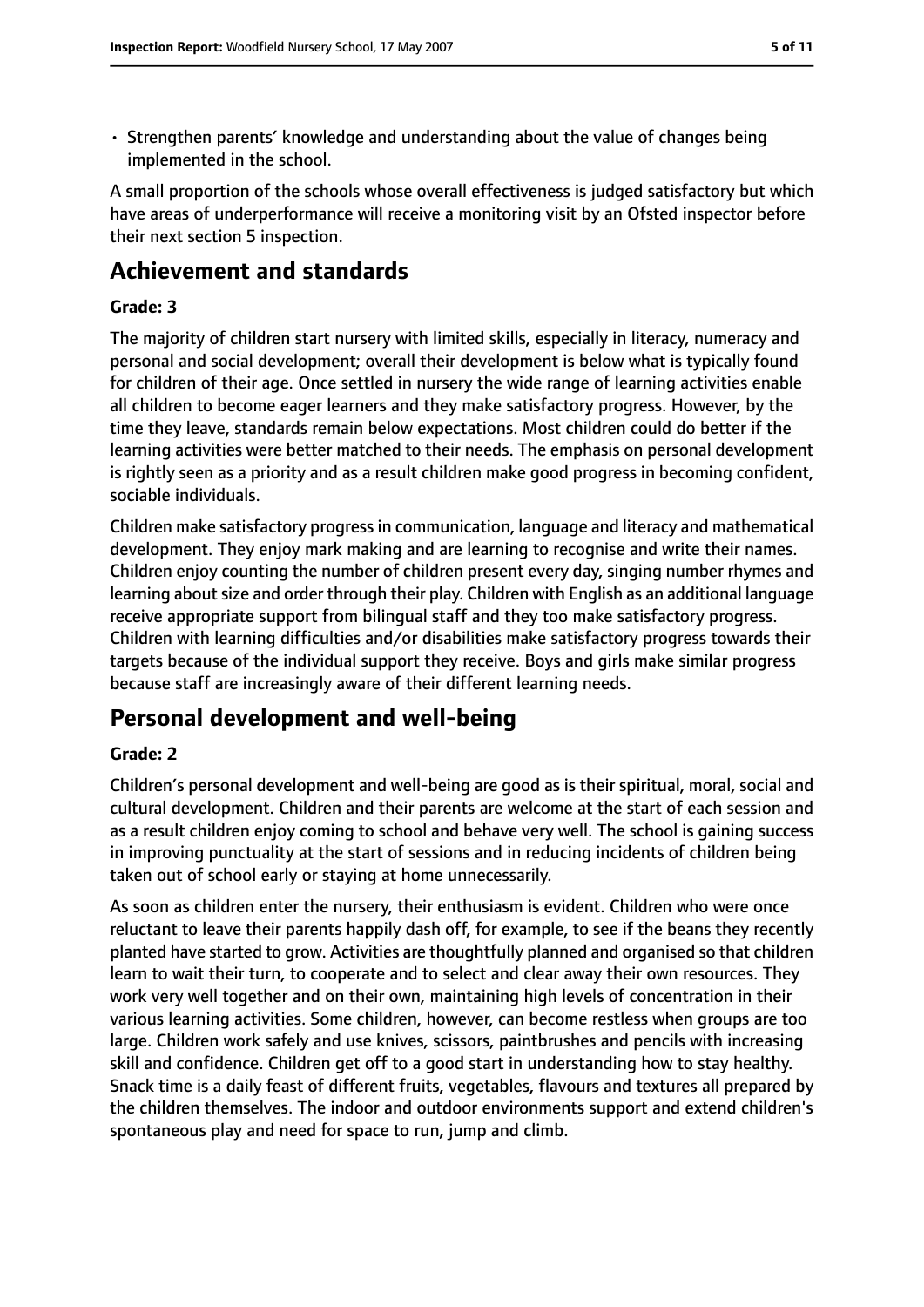## **Quality of provision**

## **Teaching and learning**

#### **Grade: 3**

Teaching and learning are satisfactory with some good features. Staff are successfully encouraging children to become independent and eager learners. They encourage children to make choices and to explore new experiences; such as, with clay, sand, water and soil. Activities are varied and well organised and there is a good balance between tasks that children choose for themselves and those directed by the staff. Wherever possible, children handle real materials and staff are on hand to encourage and support children in either English or their home language. Recent training is helping staff, including those who are bilingual, to become more confident in asking children questions and helping them with their replies. However, there are too many missed opportunities to extend and accelerate children's learning. This is because planning lacks sufficient detail about what different groups and individuals are expected to learn from the tasks. Staff do not use their assessments rigorously enough to pinpoint each child's progress and carefully identify the next steps in learning. Parents welcome being involved in their children's education. They enjoy reading the achievement books displayed in the corridors and helping children with their homework tasks.

#### **Curriculum and other activities**

#### **Grade: 3**

The curriculum is satisfactory with significant strengths in personal and social development. This enables children to learn how to stay safe and healthy and develop a caring attitude not only to each other but also to their environment. Caring for their garden by planting lawn seeds and regularly watering their plants helps children become responsible members of their school community. The new leadership is rightly developing a curriculum that is led by children's own interests. The staff are becoming much more familiar and confident in using the nationally recommended Early Years curriculum. As a result, children are provided, indoors and outdoors, with plenty of opportunities, which capture their interests and promote their literacy, numeracy and creative and physical development. Enrichment through visits to the locality are widening children's horizons and broadening their knowledge and understanding of the world. However, there is still some way to go to ensure that planning meets fully the specific needs of the children.

#### **Care, guidance and support**

#### **Grade: 3**

Arrangements to safeguard pupils meet all statutory requirements. Health and safety routines and risk assessments are effective and conscientiously observed. For most children, starting nursery can be daunting because it is their first venture outside of their home. The staff are very aware of this and successfully create a warm and caring environment, which helps children feel secure and happy and reassures parents that their children are safe and well cared for. Staff quickly identify children with learning or behaviour difficulties and deploy staff well to ensure that they get the extra help they need. There are always plenty of staff on hand to work alongside children, ensuring their safety and enjoyment, but they are not yet skilled enough in guiding and supporting children so that they achieve as well as they can.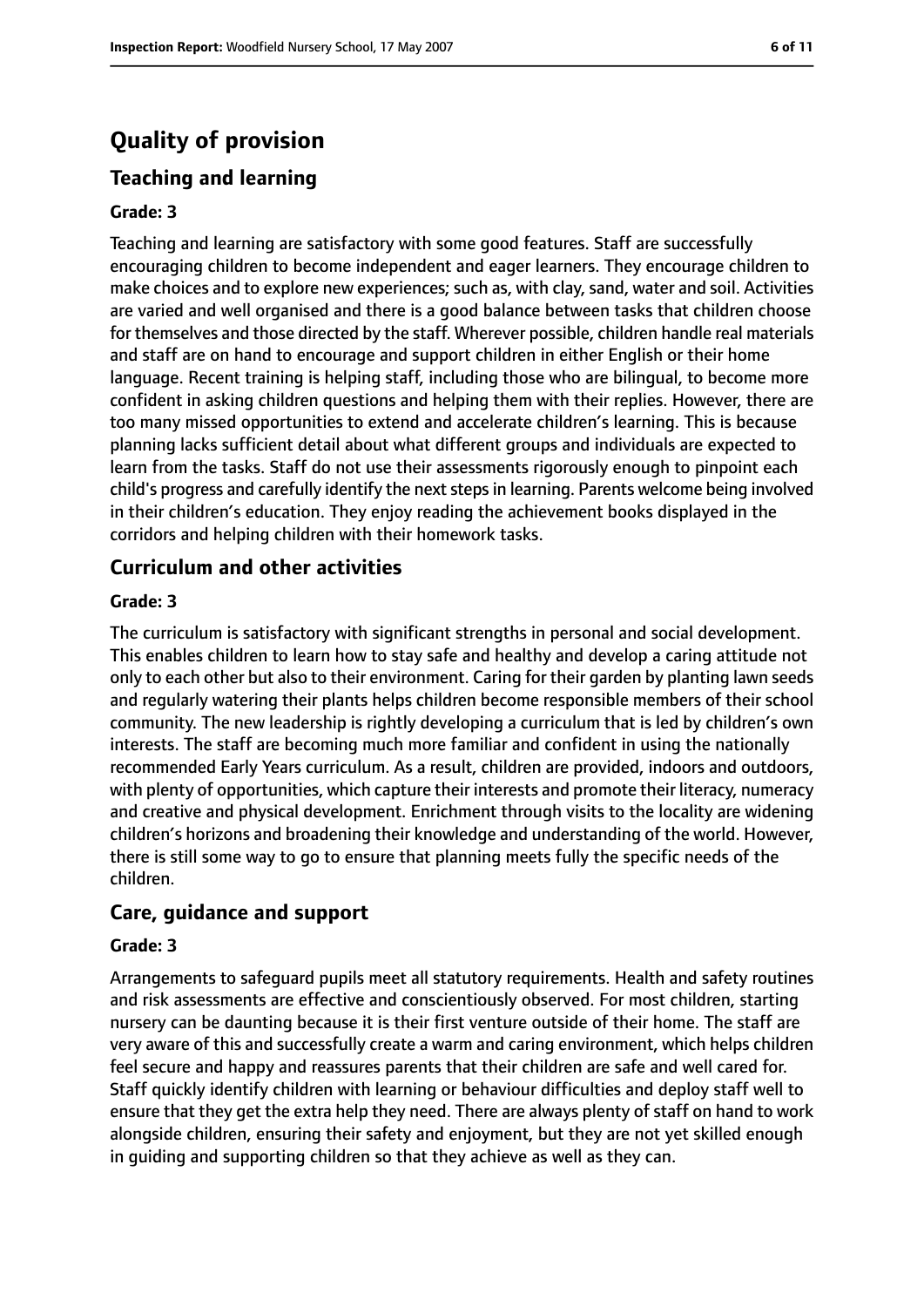## **Leadership and management**

#### **Grade: 3**

The newly appointed headteacher shows good leadership and has a clear vision for improving the school. Her observations of teaching and learning have accurately identified the need to improve planning and assessments and provide children with opportunities to learn through play and investigation. The skills of teachers, assistants and bilingual staff are all being enhanced through training in the Early Years curriculum, provision for children learning English as an additional language and by visiting other schools to share good practice. The headteacher has opted for a heavy teaching role in order to work alongside staff to help improve teaching. As a result, the provision is already improving. The quality of activities are better organised and accessible to young learners, old and jaded resources have been updated to engage young learners' imagination and furniture has been rearranged to enable more interaction between staff and learners so that the children's interests can be pursued. The governors are supportive of the school, but are unclear about their role in strategic planning and in being a critical friend. Most parents are happy with the school, but some are concerned at the changes which have taken place and are unsure about how the changes will help their children.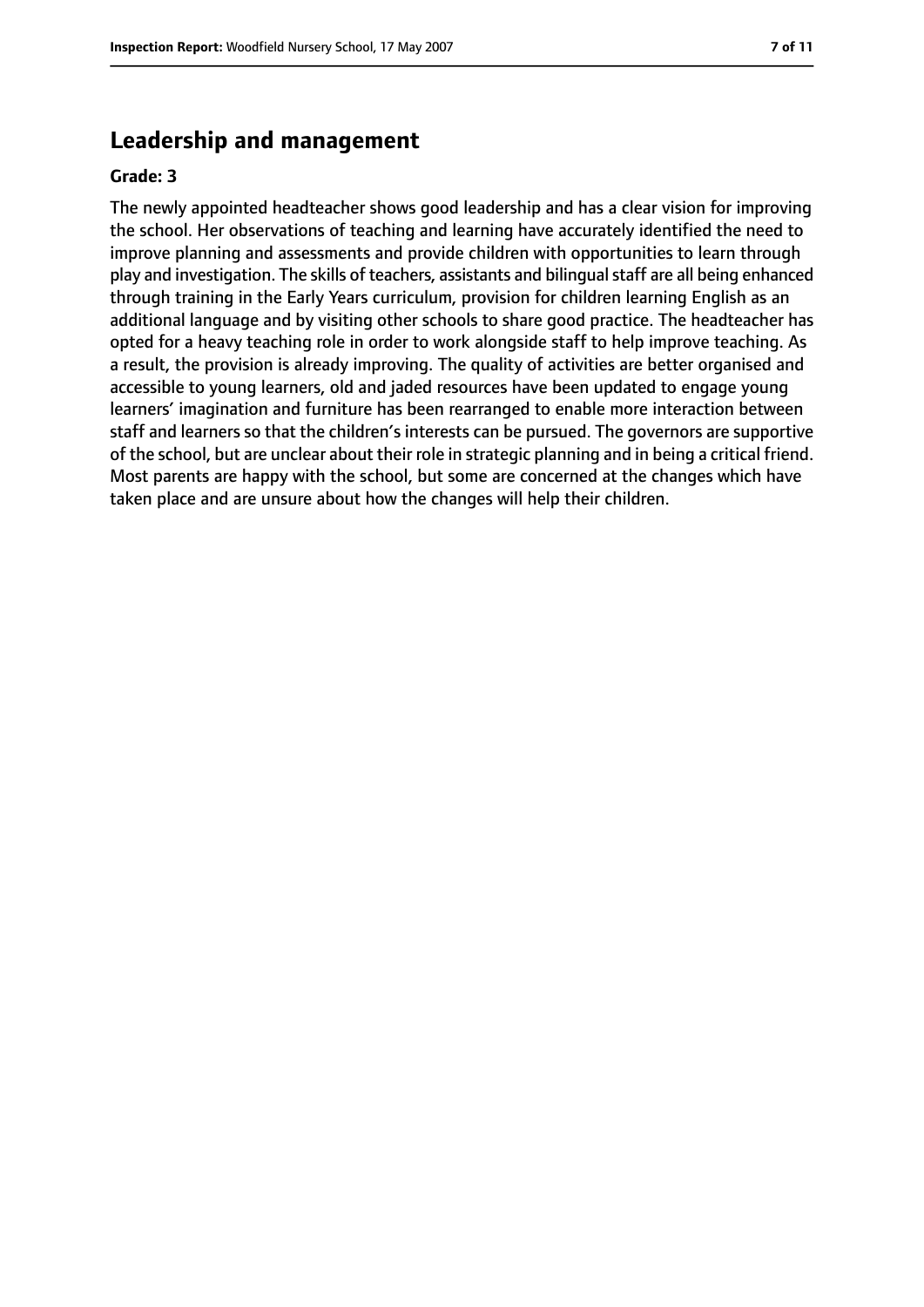**Any complaints about the inspection or the report should be made following the procedures set out in the guidance 'Complaints about school inspection', which is available from Ofsted's website: www.ofsted.gov.uk.**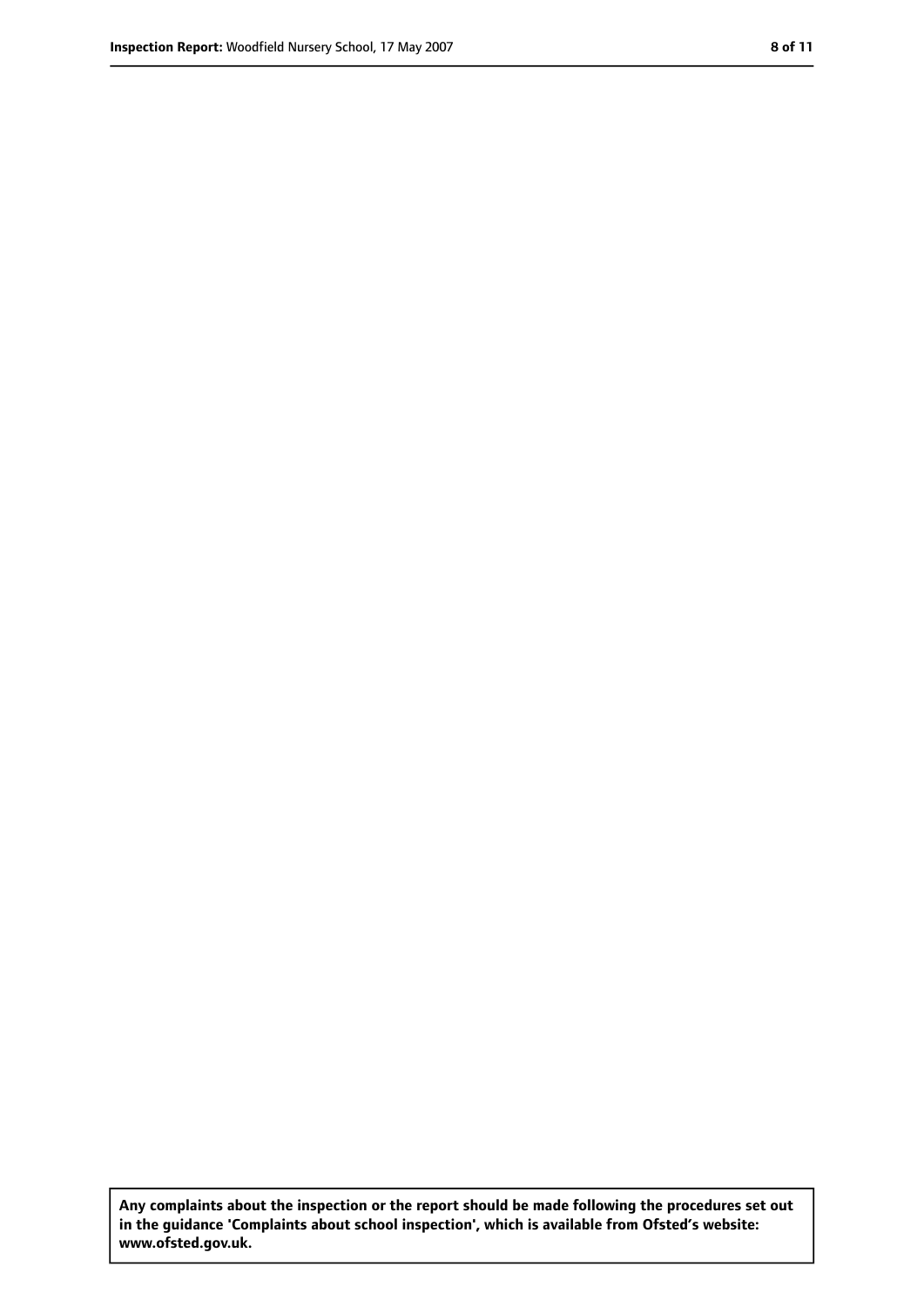#### **Annex A**

## **Inspection judgements**

| Key to judgements: grade 1 is outstanding, grade 2 good, grade 3 satisfactory, and grade 4 $\,$ | <b>School</b>  |
|-------------------------------------------------------------------------------------------------|----------------|
| inadequate                                                                                      | <b>Overall</b> |

## **Overall effectiveness**

| How effective, efficient and inclusive is the provision of education, integrated<br>care and any extended services in meeting the needs of learners? |     |
|------------------------------------------------------------------------------------------------------------------------------------------------------|-----|
| How well does the school work in partnership with others to promote learners'<br>well-being?                                                         |     |
| The quality and standards in the Foundation Stage                                                                                                    |     |
| The effectiveness of the school's self-evaluation                                                                                                    |     |
| The capacity to make any necessary improvements                                                                                                      |     |
| Effective steps have been taken to promote improvement since the last<br>inspection                                                                  | Yes |

## **Achievement and standards**

| How well do learners achieve?                                                                               |  |
|-------------------------------------------------------------------------------------------------------------|--|
| The standards <sup>1</sup> reached by learners                                                              |  |
| How well learners make progress, taking account of any significant variations between<br>groups of learners |  |
| How well learners with learning difficulties and disabilities make progress                                 |  |

### **Personal development and well-being**

| How good is the overall personal development and well-being of the<br>learners?                                  |  |
|------------------------------------------------------------------------------------------------------------------|--|
| The extent of learners' spiritual, moral, social and cultural development                                        |  |
| The behaviour of learners                                                                                        |  |
| The attendance of learners                                                                                       |  |
| How well learners enjoy their education                                                                          |  |
| The extent to which learners adopt safe practices                                                                |  |
| The extent to which learners adopt healthy lifestyles                                                            |  |
| The extent to which learners make a positive contribution to the community                                       |  |
| How well learners develop workplace and other skills that will contribute to<br>their future economic well-being |  |

## **The quality of provision**

| How effective are teaching and learning in meeting the full range of the<br>learners' needs?          |  |
|-------------------------------------------------------------------------------------------------------|--|
| How well do the curriculum and other activities meet the range of needs<br>and interests of learners? |  |
| How well are learners cared for, guided and supported?                                                |  |

 $^1$  Grade 1 - Exceptionally and consistently high; Grade 2 - Generally above average with none significantly below average; Grade 3 - Broadly average to below average; Grade 4 - Exceptionally low.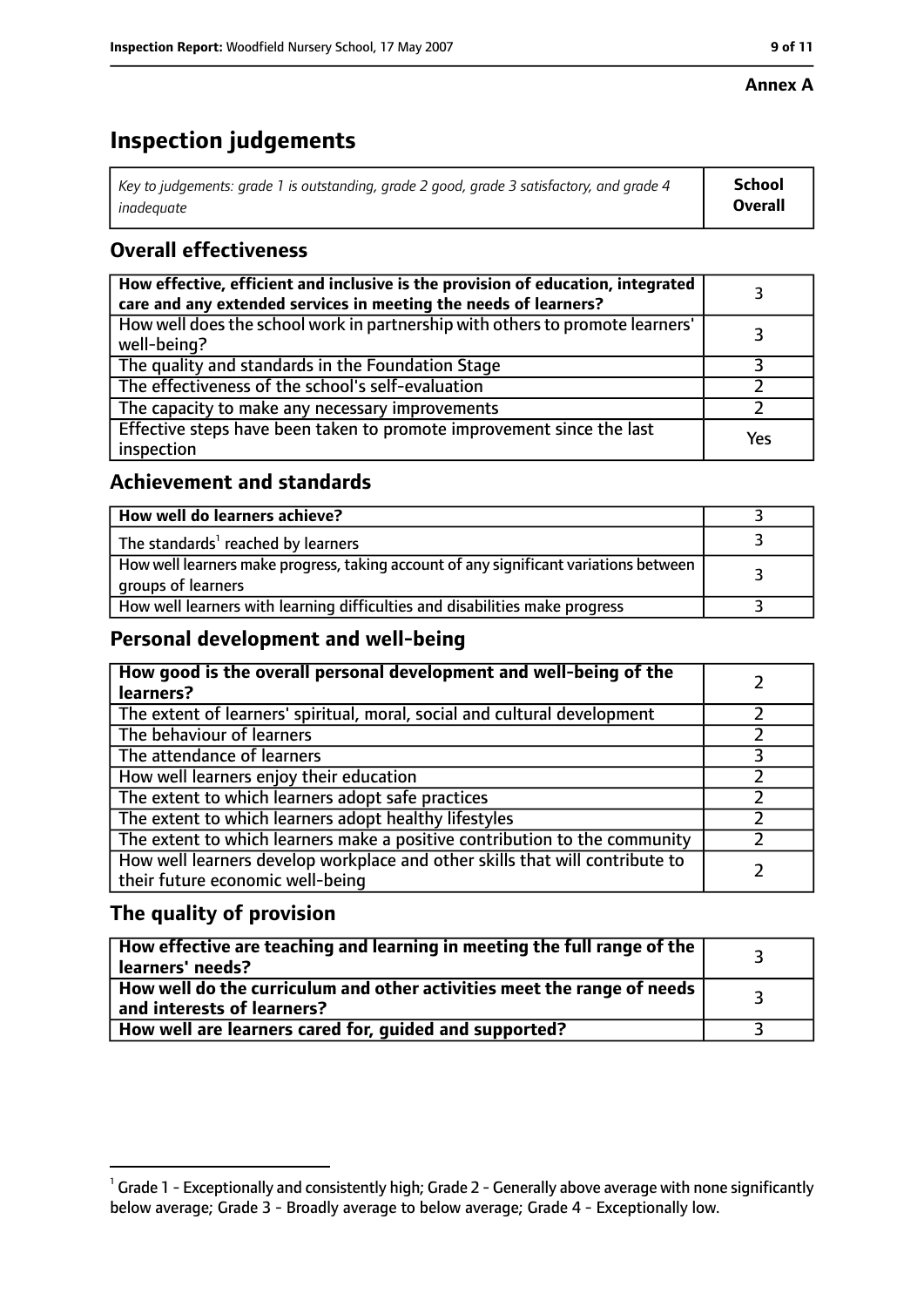## **Leadership and management**

| How effective are leadership and management in raising achievement<br>and supporting all learners?                                              | 3   |
|-------------------------------------------------------------------------------------------------------------------------------------------------|-----|
| How effectively leaders and managers at all levels set clear direction leading<br>to improvement and promote high quality of care and education |     |
| How effectively performance is monitored, evaluated and improved to meet<br>challenging targets                                                 |     |
| How well equality of opportunity is promoted and discrimination tackled so<br>that all learners achieve as well as they can                     | 3   |
| How effectively and efficiently resources, including staff, are deployed to<br>achieve value for money                                          | 3   |
| The extent to which governors and other supervisory boards discharge their<br>responsibilities                                                  | 3   |
| Do procedures for safequarding learners meet current government<br>requirements?                                                                | Yes |
| Does this school require special measures?                                                                                                      | No  |
| Does this school require a notice to improve?                                                                                                   | No  |